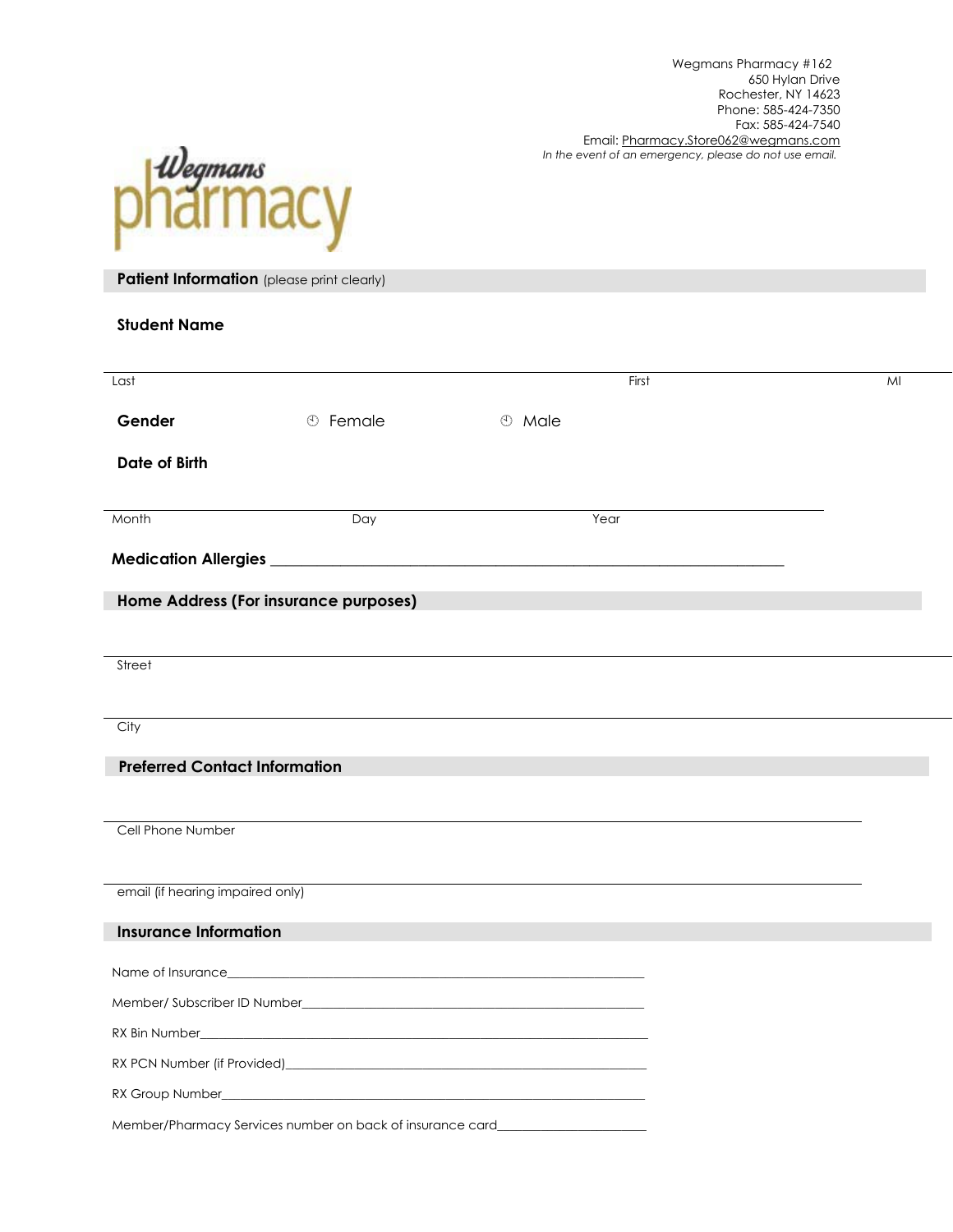

#### **Authorization for Release of Medication**

I authorize Wegmans Food Markets, Inc. to release my prescription medication to the RIT Student Health Center. The Health Center will hold my prescription until I pick it up or for 10 days, whichever is less.

Wegmans Pharmacy is unable to take prescription medication back once it has left Wegmans Pharmacy counter.

| Patient Information (please print clearly) |       |     |      |                    |    |
|--------------------------------------------|-------|-----|------|--------------------|----|
| <b>Student Name</b>                        |       |     |      |                    |    |
|                                            | Last  |     |      | First              | MI |
|                                            |       |     |      |                    |    |
| Date of Birth                              |       |     |      |                    |    |
|                                            | Month | Day | Year |                    |    |
|                                            |       |     |      |                    |    |
| <b>Contact Information</b>                 |       |     |      |                    |    |
|                                            |       |     |      |                    |    |
| Cell Phone Number                          |       |     |      | Other Phone Number |    |
|                                            |       |     |      |                    |    |
| email                                      |       |     |      |                    |    |
|                                            |       |     |      |                    |    |
|                                            |       |     |      |                    |    |
| Signature                                  |       |     |      |                    |    |
|                                            |       |     |      |                    |    |
| $\chi$                                     |       |     |      | Date               |    |
|                                            |       |     |      |                    |    |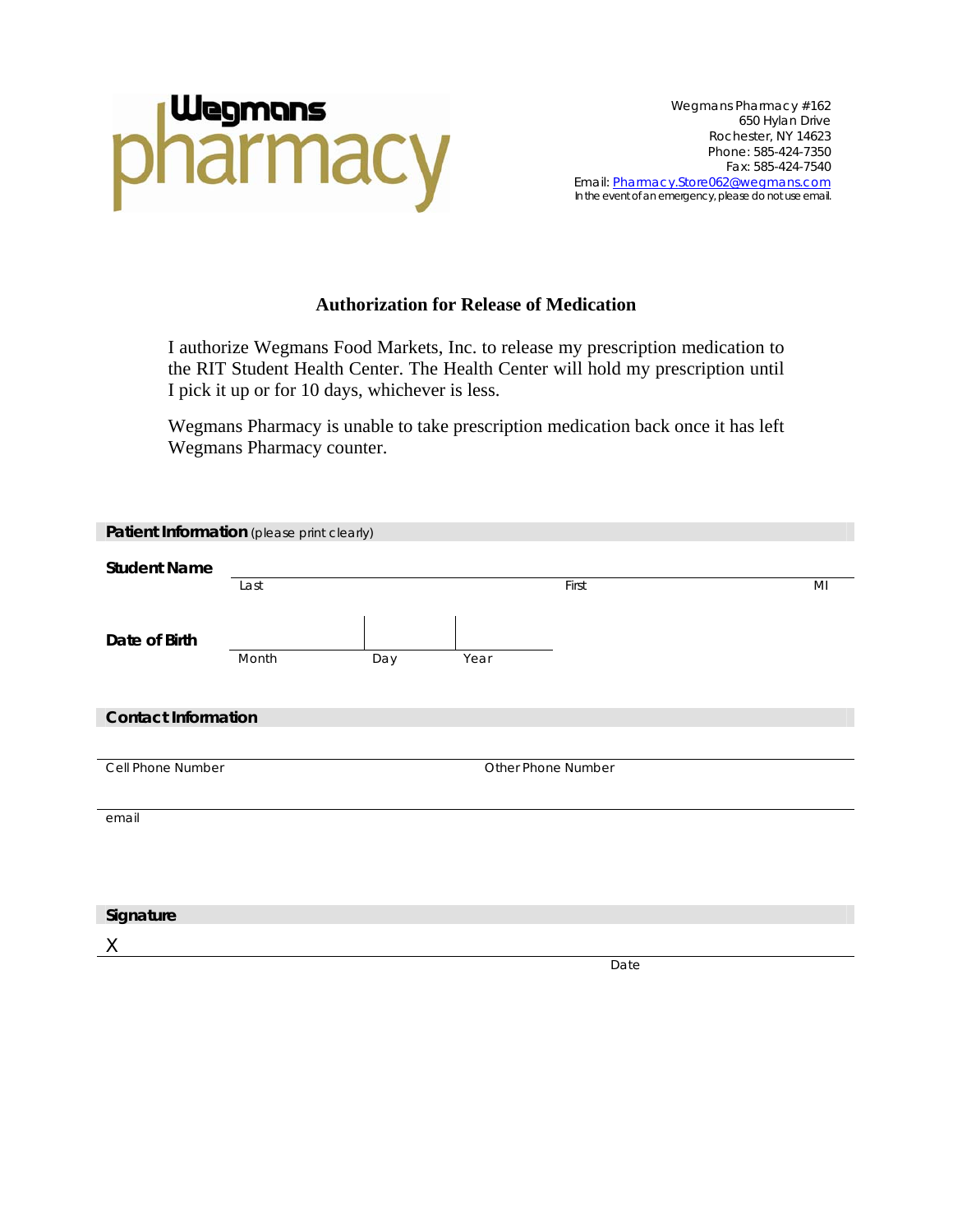## **Pharmacy Delivery Service Credit Card Authorization** mans

- **This form authorizes the use of a credit card to perform transactions that result in delivery to patients from the store.**
- **If you wish to fill prescriptions for multiple patients, please fill out multiple forms**

## **Patient Information:**

| <b>First Name</b>                                       | мı | <b>Last Name</b> | <b>Suffix</b> | Date of Birth (MM/DD/YYYY)                 |
|---------------------------------------------------------|----|------------------|---------------|--------------------------------------------|
|                                                         |    |                  |               |                                            |
| <b>Permanent Address</b>                                |    |                  |               | Gender: O Male O Female                    |
|                                                         |    |                  |               |                                            |
| City                                                    |    |                  |               | <b>Zip Code</b><br><b>State</b>            |
|                                                         |    |                  |               |                                            |
| <b>Email Address (for shipping notification)</b>        |    |                  |               | <b>Preferred Phone Number</b>              |
|                                                         |    |                  |               |                                            |
|                                                         |    |                  |               | Check one: $\bigcirc$ Home $\bigcirc$ Cell |
| Delivery Information (if different from address above). |    |                  |               |                                            |

**Delivery Information (if different from address above):** 

# **RIT Student Health Center**

## **Payment Information:**

| <b>Credit Card Number</b>             | Card Type:<br><b>Expiration (MM/YY)</b> |                                                                                                      |
|---------------------------------------|-----------------------------------------|------------------------------------------------------------------------------------------------------|
|                                       |                                         | <b>OAmerican Express<sup>®</sup> ODiscover<sup>®</sup> OMasterCard<sup>®</sup> OVisa<sup>®</sup></b> |
| <b>Card Holder's First Name</b><br>MI | <b>Card Holder's Last Name</b>          | <b>Suffix</b><br>Date of Birth (MM/DD/YY)                                                            |
|                                       |                                         |                                                                                                      |
| <b>Billing Address</b>                |                                         |                                                                                                      |
|                                       |                                         |                                                                                                      |
| City                                  |                                         | <b>Zip Code</b><br><b>State</b>                                                                      |
|                                       |                                         |                                                                                                      |

Please choose **one** of the following options:

Place the credit card information above on file for recurrent use for **only the patient associated with this order.** 

 Place the credit card information above on file for the recurrent use for the **patient associated with this order and future orders for additional patients.** (List additional patients below)

### **Additional Patients:**

| First Name        | мі | Last Name | Suffix | Date of Birth (MM/DD/YYYY) |
|-------------------|----|-----------|--------|----------------------------|
|                   |    |           |        |                            |
| <b>First Name</b> | MI | Last Name | Suffix | Date of Birth (MM/DD/YYYY) |
|                   |    |           |        |                            |
| <b>First Name</b> | MI | Last Name | Suffix | Date of Birth (MM/DD/YYYY) |
|                   |    |           |        |                            |

By signing below, I authorize Wegmans to charge the credit card identified above for this order and all future orders associated with this patient and additional patient(s) listed above, and that at my verbal request; Wegmans may update my billing address and/or credit card expiration date on file.

Cardholder Signature\_\_\_\_\_\_\_\_\_\_\_\_\_\_\_\_\_\_\_\_\_\_\_\_\_\_\_\_\_\_\_\_\_\_\_\_\_\_\_\_\_\_Date:\_\_\_\_\_\_\_\_\_\_\_\_\_\_\_\_\_\_\_\_\_\_